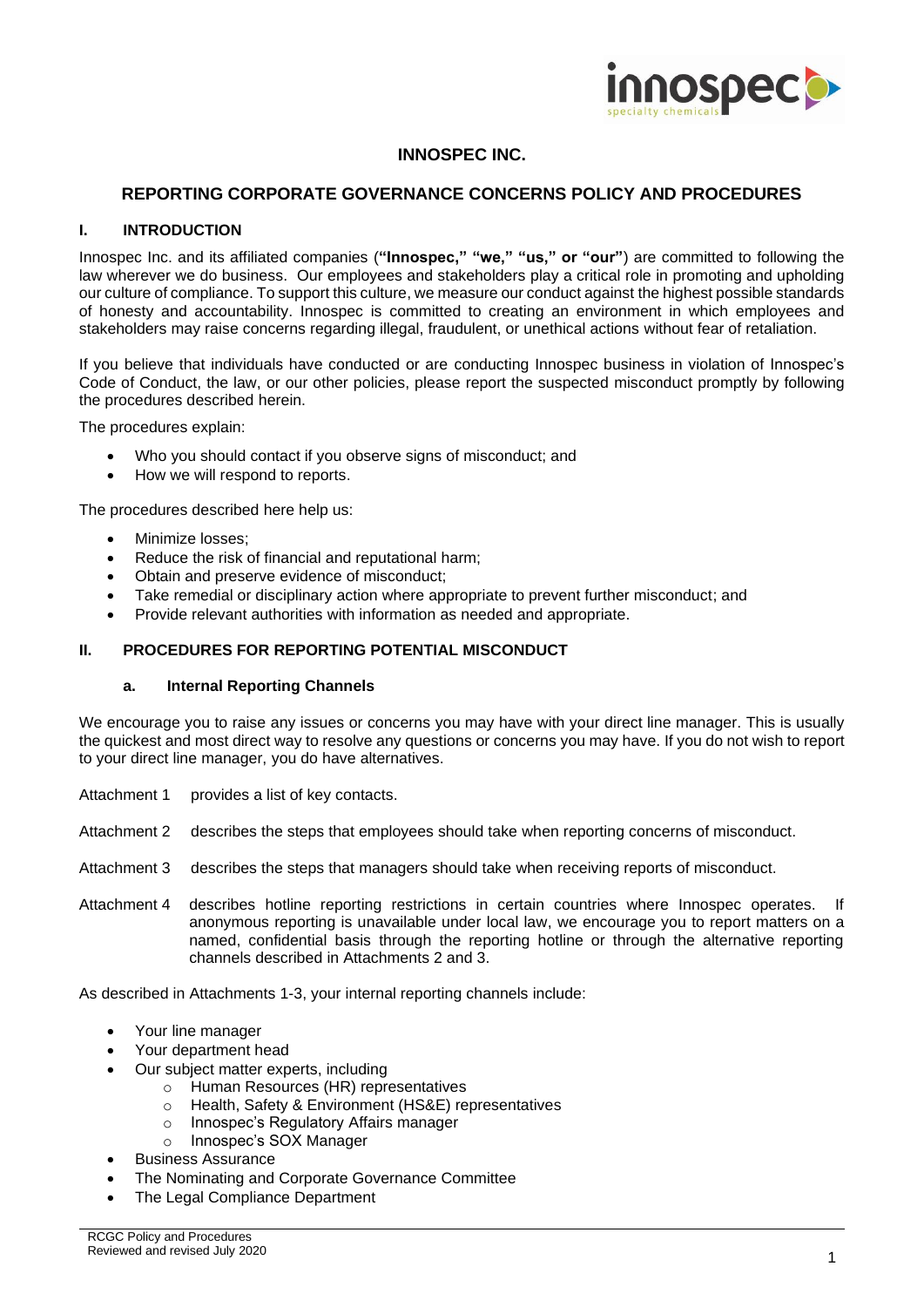

As a global company, we must comply with the laws of various jurisdictions, and local laws may differ regarding the reporting of misconduct. For example, employees in some countries may be permitted to report their concerns only to local representatives. We encourage you to consult with the Legal Compliance Department, your HR representative or appropriate Works Council Representative to determine the appropriate channels for your reports.

## **b. External Reporting Channel**

We have engaged Navex Global, an independent company that specializes in, amongst other things, the provision of confidential reporting systems to maintain an optional, external reporting system both online ([http://innospec.ethicspoint.com/](https://urldefense.proofpoint.com/v2/url?u=http-3A__innospec.ethicspoint.com_&d=DwMFAg&c=euGZstcaTDllvimEN8b7jXrwqOf-v5A_CdpgnVfiiMM&r=FbccDlzF1P5PGU9fTQwD_lmfU4guNYSZMPcsTaq4ysM&m=kyuJtn3_9koHmPTDWFrSsvypCPAczmFQpMY4pbpM_Nw&s=1pMaQMVFRmEYhQQybLqSEaI-TgBvyY4fYW_y4ePC5-c&e=)) and through a telephone hotline. The service provided by Navex Global is EthicsPoint which is provided to us under the direction of Innospec Limited, which is based in the United



Kingdom.

All of our employees and most of our stakeholders may use the EthicsPoint reporting website and hotline to confidentially report concerns of serious misconduct. The hotline is open 24 hours a day, seven days a week. The toll-free telephone numbers for EthicsPoint and link are listed in Attachment 1 at the end of this policy. Please note that you are not required to use EthicsPoint and Attachments 2 and 3 describe other channels you may use. You will not be penalized merely for using those channels.

**Anonymous Reporting**: When you report issues or concerns, we prefer that you provide your name and contact information. This helps us respond to your report and quickly assess the issues or concerns you raise. However, at your request and *when permitted under local law*, you can report your concerns anonymously through EthicsPoint. For many Innospec employees, including those located in the United States, anonymous reports are permitted. In some countries, however, anonymous reports are not permitted. If you are located outside of the United States and wish to report a matter through EthicsPoint, please follow the guidance in Attachment 4 to this policy.

# **DO NOT LET YOUR CONCERNS GO UNRESOLVED. YOU HAVE INTERNAL AND EXTERNAL REPORTING CHANNELS AVAILABLE TO RAISE ISSUES OF CONCERN AND TO REPORT SUSPECTED MISCONDUCT.**

## **III. ANTI-RETALIATION POLICY**

Innospec is committed to maintaining the confidentiality of the identities of all employees who report potential misconduct unless we determine that doing so would compromise an appropriate investigation or we are required by applicable law to disclose an individual's identity.

We will not retaliate against anyone who acts in good faith to report concerns or to help address an issue or concern, including individuals making reports as well as witnesses interviewed during an investigation. Our employees and representatives may not retaliate against, intimidate, coerce, threaten, or discriminate against any individual who reports a legitimate suspicion or concern of misconduct. We will treat violations of this antiretaliation policy as serious offenses, which may be grounds for dismissal. If you believe that you have been or are being retaliated against for reporting misconduct or cooperating in an investigation, contact the Legal Compliance Department and/or the Human Resources Department immediately.

# **IF YOU RAISE CONCERNS OR REPORT POTENTIAL MISCONDUCT HONESTLY, AND IN GOOD FAITH, WE WILL SUPPORT YOU, REGARDLESS OF THE OUTCOME OF ANY INVESTIGATION.**

However, if an employee reports concerns frivolously, in bad faith, maliciously, or for personal gain, we may take disciplinary action against the employee.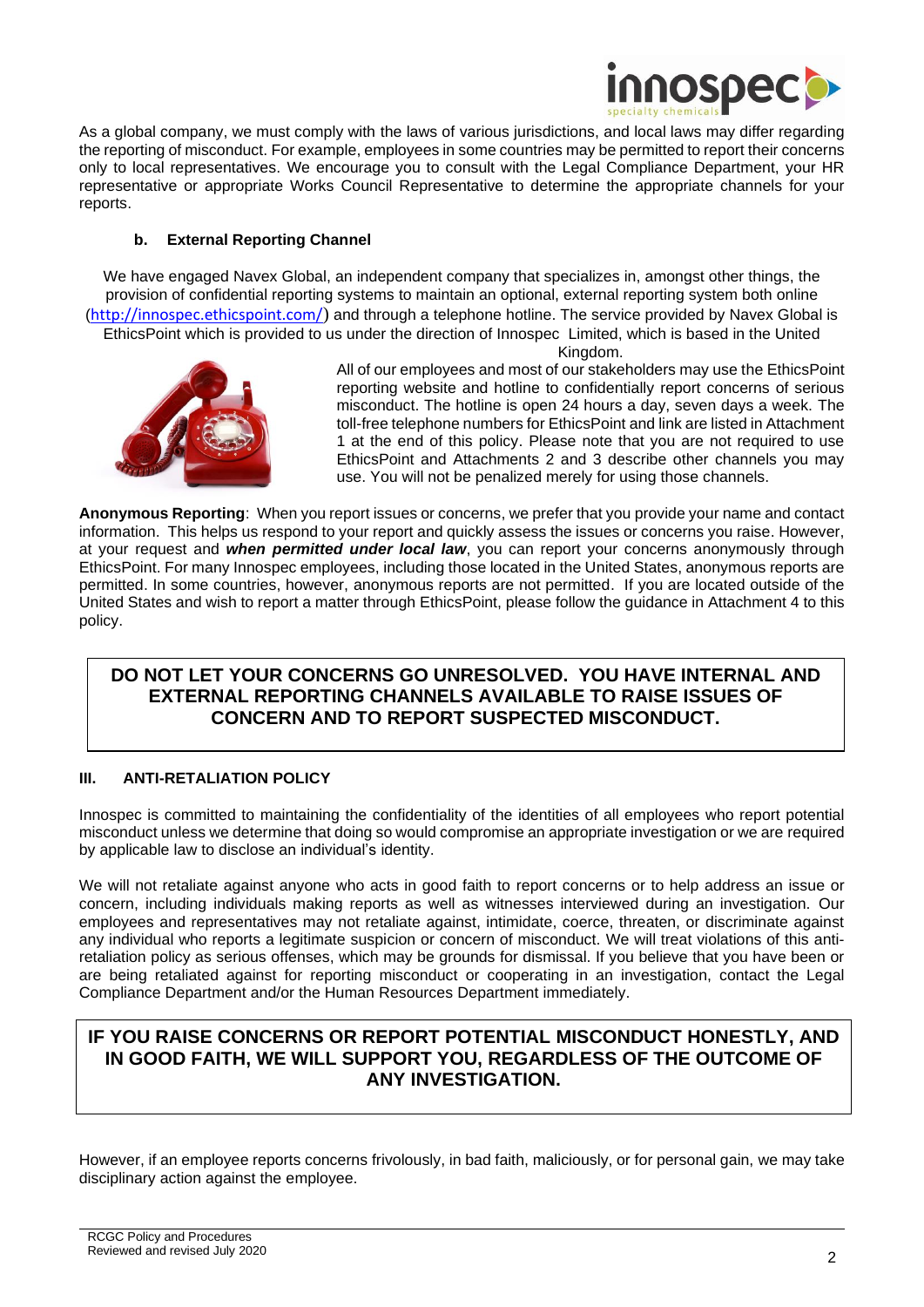

## **IV. RESPONSE TO REPORTS**

Innospec treats all reports seriously. We commit to conducting appropriate investigations of reported misconduct, regardless of the incriminated individual's relationship to Innospec, position, title, or length of service.

The Vice President, General Counsel, & Chief Compliance Officer is responsible for overseeing all investigations relating to potential violations of law and of company policies. However, where appropriate, the Vice President, General Counsel, & Chief Compliance Officer may delegate oversight responsibilities to members of Innospec's Legal Compliance Department, Business Assurance, the Human Resources Department, or external investigators. The Vice President, General Counsel, & Chief Compliance Officer will comply with the Legal Compliance Department's Corruption Investigation Protocol, where applicable, or similar internal procedures to ensure that all investigations conform to applicable standards and in accordance with law.

If an individual is suspected of or associated with any wrongdoing due to a report, we will notify the individual of the report promptly unless doing so would violate applicable law or would compromise an investigation.

Innospec will disclose the results of investigations only to those individuals who have a legitimate need to know (this may include third parties such as local trade unions, law enforcement, or external legal counsel).



Subject to applicable laws and disciplinary procedures, we are committed to providing individuals suspected of misconduct with a reasonable opportunity to respond to allegations made against them. If an investigation reveals that an employee or manager has violated the law or company policies, we may take disciplinary action in accord with applicable law and procedures, up to and including dismissal. If we complete an investigation and determine that no disciplinary action should be taken against any employees, we retain information only as necessary to comply with applicable laws and to maintain appropriate records.

When we complete our investigation and resolve identified issues, we will notify the individual who reported the misconduct (unless the report was made anonymously). However, absent exceptional circumstances, we will not disclose the results of the investigation. This policy helps preserve the privacy of individuals suspected of misconduct, particularly in those instances where the evidence does not prove that their conduct was unlawful or in violation of Innospec policy.

If an investigation of suspected misconduct reveals gaps in internal controls or supervisory failures, we are committed to identifying and implementing changes to our internal controls, systems, and procedures to prevent similar misconduct.

## **V. FREQUENTLY ASKED QUESTIONS**

- **Q: What should I do if I suspect that an Innospec employee or representative has violated Company policy or acted unlawfully?**
- **A:** If you are an employee, please promptly report the matter following the steps listed in Attachment 2. If you are a manager, please promptly report the matter following the steps listed in Attachment 3. You should collect and save all relevant information and evidence. However, you should not attempt to conduct your own investigation. Leave that to us.

#### **Q: What happens if I report suspicions that turn out to be wrong?**

- **A:** If you made the report in good faith and provided information that you believed to be accurate, you will not be subject to discipline.
- **Q: Will you let me know the results of the investigation for the issue that I reported?**
- **A**: Generally, no. We generally will let you know when we complete our investigation. However, to protect the privacy of those involved, we generally do not disclose the results of our investigations.

## **Q: Who can report issues through EthicsPoint?**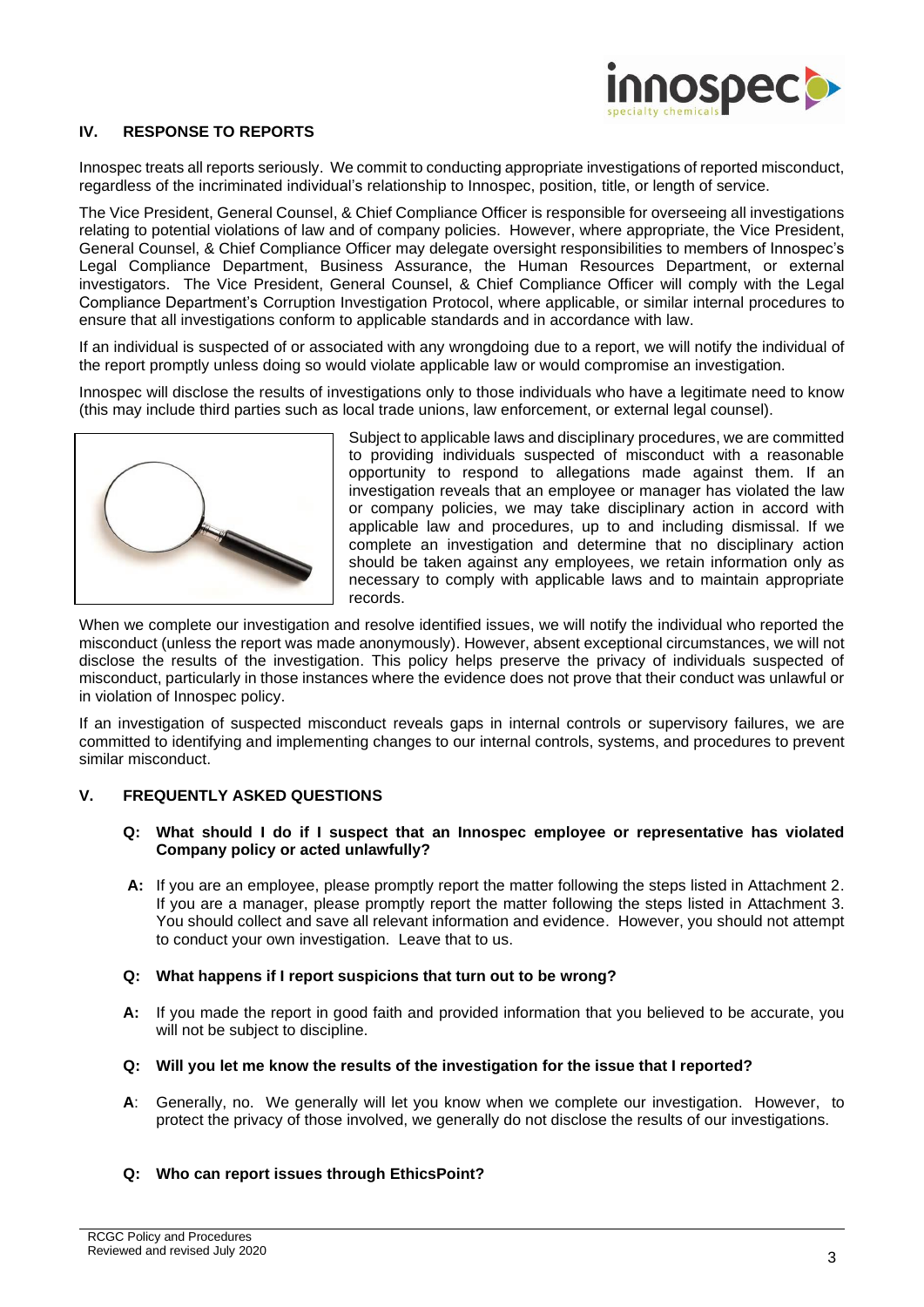

**A**: Any employee of Innospec may report issues through EthicsPoint. However, **the content of the report and the manner in which reports may be made differs depending upon where the reporting individuals are based**. Attachment 4 provides some guidance for employees located outside of the United States. Where local law allows, we also may permit non-employee workers, suppliers, customers, and other stakeholders to use the reporting hotline. If the laws of your jurisdiction do not permit you to use the reporting hotline, we encourage you to use the other reporting channels described in Attachments 2 and 3.

#### **Q: What types of issues can be reported through EthicsPoint?**

- **A**: The types of issues that may be reported via EthicsPoint vary by jurisdiction. Please refer to Attachment 4 for more details. The types of issues listed below may generally be reported via the hotline in all countries where Innospec operates provided that the alleged misconduct is of a serious nature:
	- Accounting, Internal Accounting Controls or Audit Irregularities
	- Bribery or Corruption (e.g. Foreign Corrupt Practices Act or UK Bribery Act violations)
	- Securities Laws and Insider Trading
	- Data Privacy (but not in France)
	- Conduct that adversely affects Company ethics (but not in France or Germany).

In the United States, individuals generally may use the hotline to report concerns regarding a broad range of ethical and legal matters, including, but not limited to, anti-competitive activity, theft, misuse of company funds, conflicts of interest or discrimination.

Under no circumstances should the EthicsPoint reporting hotline be used to report false information or frivolous matters.

#### **Q: Can I access, correct, request the deletion of, or review my personal data that has been collected via the reporting program?**

**A:** Applicable laws may permit you to access certain information regarding reports that are associated with you. Please contact Legal Compliance with your requests or questions. To preserve the privacy of individuals and to maintain the integrity of investigations, we may limit the scope of information that is available to you.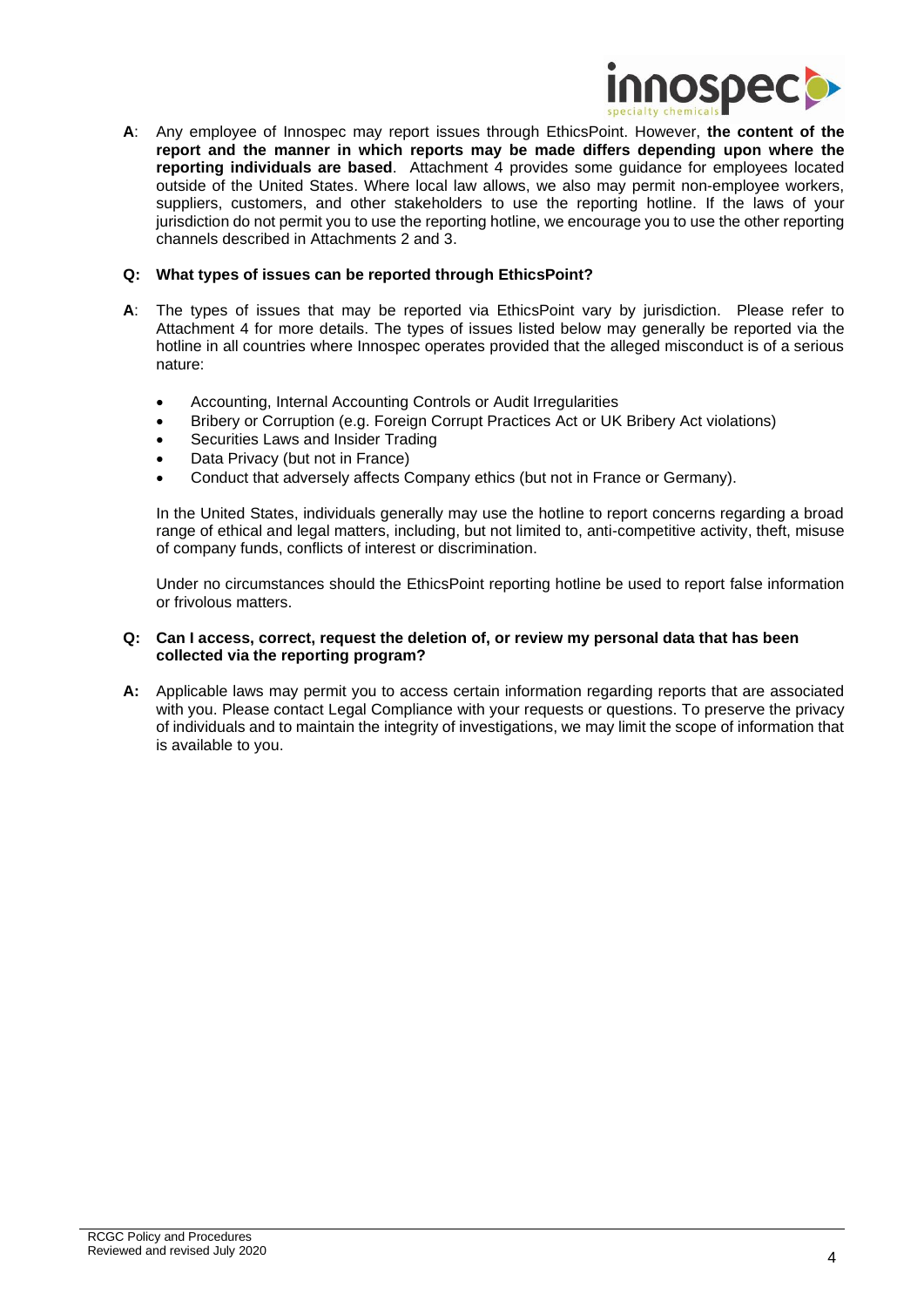

## **ATTACHMENT 1 - CONTACT LIST**

You may report matters of concern to, or seek advice about potential corporate governance violations from, any one of the following:

| CEO:                                           | <b>Patrick Williams</b>                                                                                           | +1 (303) 792-5554 or              |  |
|------------------------------------------------|-------------------------------------------------------------------------------------------------------------------|-----------------------------------|--|
|                                                |                                                                                                                   | Patrick. Williams@innospecinc.com |  |
| Vice President, General Counsel, & Chief       | David Jones                                                                                                       | +1 (303) 792-5554 or              |  |
| <b>Compliance Officer</b>                      |                                                                                                                   | David.Jones@innospecinc.com       |  |
| <b>Assistant General Counsel (Compliance)</b>  | <b>Rachel Clark</b>                                                                                               | +44 (0) 151 350 6296 or           |  |
|                                                |                                                                                                                   | Rachel.Clark@innospecinc.com      |  |
| The Legal Compliance Department                |                                                                                                                   | Legal.Compliance@innospecinc.com  |  |
| <b>Head of Business Assurance</b>              | Peter Taylor                                                                                                      | +44 (0) 151 355 3611 or           |  |
|                                                |                                                                                                                   | Peter.Taylor@innospecinc.com      |  |
| <b>Senior VP, Human Resources</b>              | Cathy Hessner                                                                                                     | +44 (0) 151 355 3611 or           |  |
|                                                |                                                                                                                   | Cathy.Hessner@innospecinc.com     |  |
| <b>Chair of the Nominating &amp; Corporate</b> | Claudia Poccia                                                                                                    | Claudia.Poccia@innospecinc.com    |  |
| <b>Governance Committee</b>                    |                                                                                                                   |                                   |  |
| <b>EthicsPoint Reporting Hotline</b>           | An external, confidential reporting hotline that allows anonymous<br>reporting in some jurisdictions <sup>1</sup> |                                   |  |

[http://innospec.ethicspoint.com/](https://urldefense.proofpoint.com/v2/url?u=http-3A__innospec.ethicspoint.com_&d=DwMFAg&c=euGZstcaTDllvimEN8b7jXrwqOf-v5A_CdpgnVfiiMM&r=FbccDlzF1P5PGU9fTQwD_lmfU4guNYSZMPcsTaq4ysM&m=kyuJtn3_9koHmPTDWFrSsvypCPAczmFQpMY4pbpM_Nw&s=1pMaQMVFRmEYhQQybLqSEaI-TgBvyY4fYW_y4ePC5-c&e=)

#### **ETHICSPOINT REPORTING HOTLINE TELEPHONE NUMBERS BY COUNTRY**

| Location                                     | Telephone No.    | Location                    | Telephone No.     |
|----------------------------------------------|------------------|-----------------------------|-------------------|
| Argentina                                    | 0800-345-8189    | Korea, Republic of South    | 080-812-1274      |
| Australia                                    | 1800 183 870     | Latvia                      | 80 205 316        |
| Austria                                      | 0800 068706      | Lithuania                   | 8 800 00 336      |
| <b>Bahrain</b>                               | <b>TBC</b>       | Luxembourg                  | 800 26 360        |
| Belgium                                      | 0800 74 528      | Malaysia                    | 1-800-81-9659     |
| <b>Brazil</b>                                | 0800 724 8676    | Malta                       | 8006 2069         |
| <b>Bulgaria</b>                              | 0800 46 006      | Mexico                      | 800 099 1732      |
| Canada                                       | (844) 919-1922   | <b>Netherlands</b>          | 0800 0225466      |
| Chile                                        | (844) 919-1922   | New Zealand                 | 0800 854 836      |
| China                                        | 400 120 4161     | Norway                      | 800 62 308        |
| Columbia                                     | 01-800-5185293   | Philippines                 | 1800 1 322 0300   |
| Costa Rica                                   | (844) 919-1922   | Poland                      | 0-0-800-4912005   |
| Croatia                                      | 0800 203 322     | Portugal                    | 800 181 724       |
| Cyprus                                       | 80 077114        | Puerto Rico                 | (844) 919-1922    |
| <b>Czech Republic</b>                        | 800 142 859      | Romania                     | 0800 360 165      |
| Denmark                                      | 80 25 40 03      | Russia                      | 8 (800) 301-37-93 |
| Egypt                                        | 0800 006 0107    | Saudi Arabia                | 800 850 0720      |
| Estonia                                      | 8000 100 846     | Singapore                   | 658004922438      |
| Finland                                      | 0800 412890      | <b>Slovakia</b>             | <b>TBC</b>        |
| France                                       | 0 800 90 36 76   | Slovenia                    | 080 488856        |
| Germany                                      | 0800 1833176     | South Africa                | 080 099 1370      |
| Greece                                       | 800 848 1547     | Spain                       | 900 997 982       |
| Hawaii                                       | (844) 919-1922   | Sri Lanka                   | 2 0 29 1 38       |
| Hong Kong                                    | 800 961 726      | Sweden                      | 020-10 93 90      |
| Hungary                                      | (80) 088 202     | Switzerland                 | 0800 894 146      |
| Iceland                                      | 800 4312         | Taiwan                      | 886801491217      |
| India                                        | 000 800 0501 531 | Thailand                    | 1800014519        |
| Indonesia                                    | 007-803-321-2319 | Turkey                      | (844) 919-1922    |
| Ireland                                      | 1800 901 756     | <b>UK</b>                   | 0800 069 8202     |
| Israel                                       | 1-809-349-276    | <b>United Arab Emirates</b> | 800 0320134       |
| Italy (Includes San<br>Marino, Vatican City) | 800-194-759      | <b>USA</b>                  | (844) 919-1922    |
| Japan                                        | 0800-222-0339    | Venezuela                   | 0800-1009225      |

<sup>1</sup> As noted in Attachment 4, local laws may limit the ability to report matters anonymously through the EthicsPoint Reporting Hotline.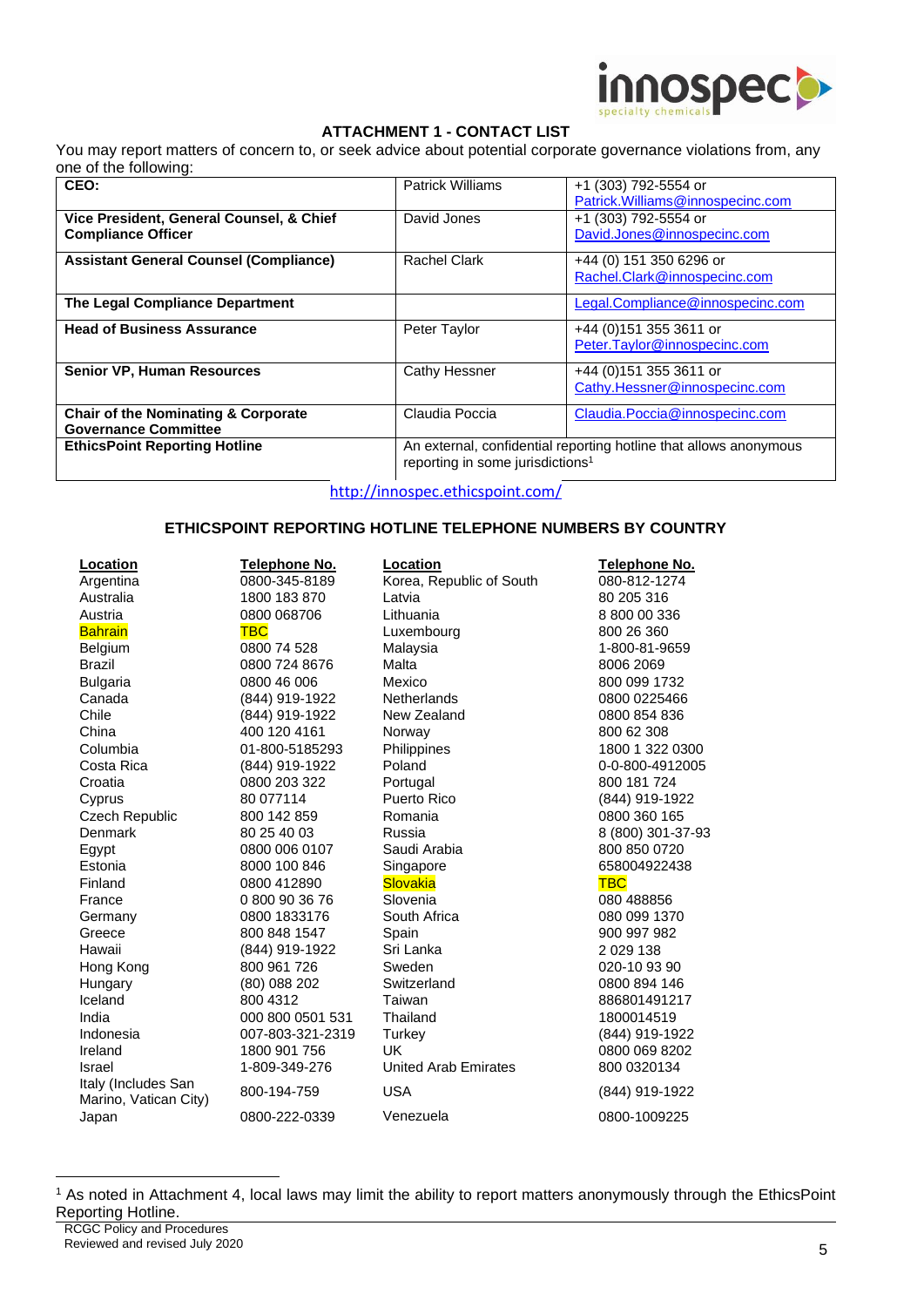

## **ATTACHMENT 2 - REPORTING POTENTIAL VIOLATIONS** *Employees*

If you suspect potential violations of law or Innospec corporate policies, please take the following steps:

- 1. Put a hold on relevant business transactions (e.g., do not enter into the agreement, stop processing the sales order, or cease payment).
- 2. Collect the relevant records or files and write down your concerns immediately. Make a note of all relevant details, such as what was said in phone or other conversations, the date, the time, and the names of anyone involved. *Do not, however, conduct your own investigation.*
- 3. Immediately report the matter via one of the channels listed below. You may submit a report via any of the following (see Attachment 1 for contact details):
	- Your Line Manager
	- Your Department Head
	- Any member of the Legal Compliance Department
	- The CEO, Vice President, General Counsel, & Chief Compliance Officer, Assistant General Counsel (Compliance), Head of Business Assurance, or Senior VP, Human Resources
	- The Chair of Innospec's Nominating & Corporate Governance Committee
	- Confidential Reporting Hotline (EthicsPoint)<sup>2</sup>

You can call the toll-free EthicsPoint reporting hotline at any time of the day or night. We strongly encourage you to provide your name and contact details to help us investigate and resolve your report. We are committed to treating these calls as confidential. Where permitted by local law (e.g., in the U.S.), you may use the EthicsPoint reporting hotline to make anonymous reports.

When you call the EthicsPoint reporting hotline, you will be connected with a trained, impartial EthicsPoint advisor who speaks the language commonly spoken in the country from which you make the call. EthicsPoint will share the information you provide with the Chair of Innospec's Nominating & Corporate Governance Committee, Assistant General Counsel (Compliance), and the Vice President, General Counsel, & Chief Compliance Officer as appropriate and in accordance with applicable law. EthicsPoint will not record the call and will delete the information it collects after we receive the report. EthicsPoint may give you a unique code number if you wish to call back with additional information. See Attachment 1 for a list of EthicsPoint telephone numbers by country.

We are committed to maintaining confidentiality for all parties associated with good faith reports of misconduct. It should be noted, however, that it may be necessary to disclose the identity of a reporting individual in certain circumstances. For example, if a report suggests criminal activity, we may need to share information with law enforcement.

You must not do any of the following:

- Contact the individual suspected of misconduct in an effort to uncover facts or demand restitution.
- Discuss the facts, suspicions, or allegations with anyone outside Innospec, unless the Vice President, General Counsel, & Chief Compliance Officer or his/her designate specifically asks you to do so.
- Discuss the case with anyone within Innospec other than the person to whom you reported the matter upon the initial suspicion of wrongdoing, unless the Vice President, General Counsel & Chief Compliance Officer or his/her designate specifically asks you to do so.
- Attempt to personally conduct investigations, interview, or question anyone unless asked to do so by the Vice President, General Counsel, & Chief Compliance Officer or his/her designate.

These instructions apply to internal reporting only and are not intended to interfere in any way with employees' rights under the Dodd-Frank Wall Street Reform and Consumer Protection Act, the UK Public Interest Disclosure Act 1998, or any other applicable laws or protections.

<sup>&</sup>lt;sup>2</sup> As noted in Attachment 4, local laws may limit the ability to report matters anonymously through the EthicsPoint Reporting Hotline.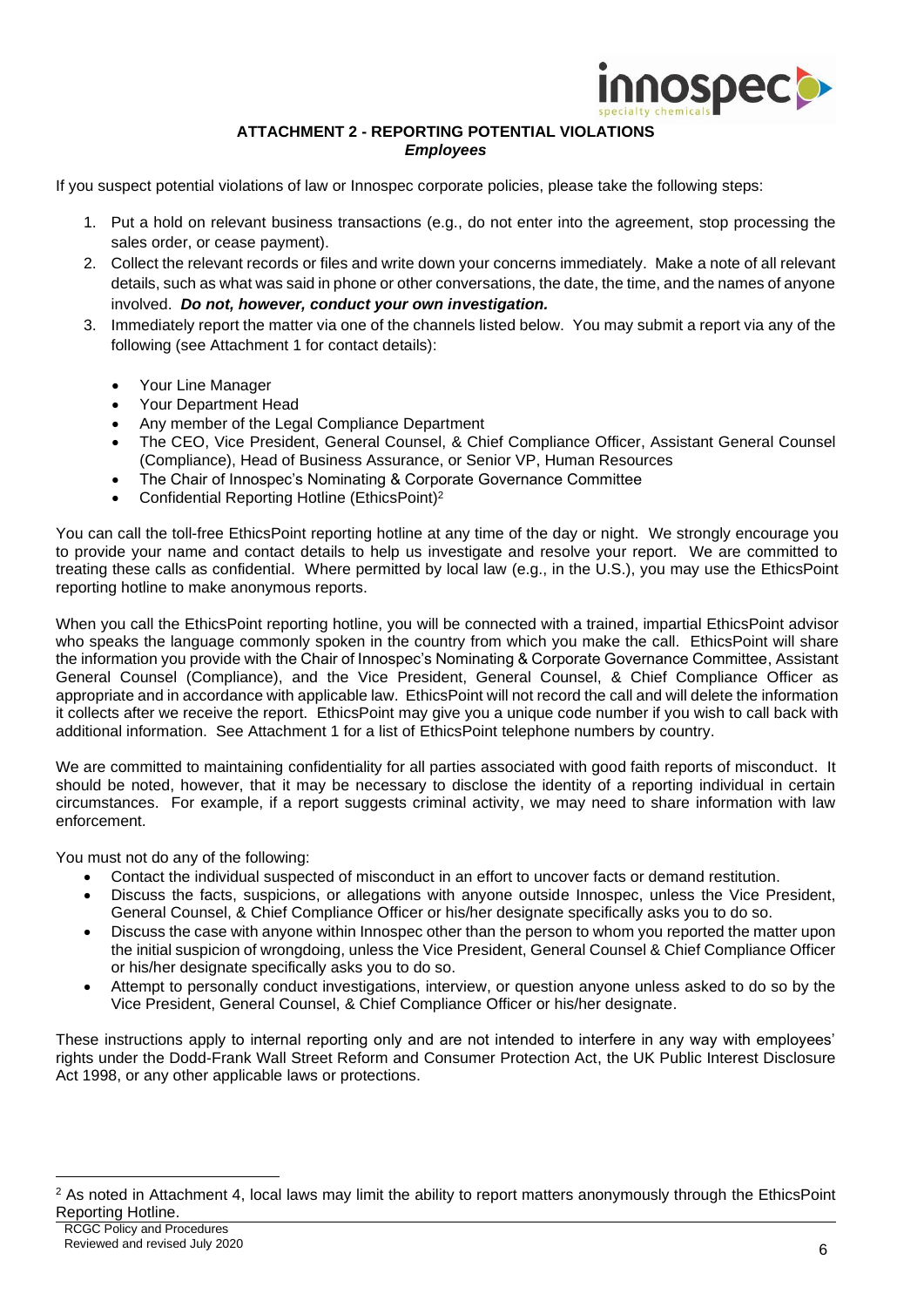

#### **ATTACHMENT 3 - REPORTING POTENTIAL VIOLATIONS** *Managers*

If an employee reports a potential violation of law or Company policies to you, you should do the following:

- 1. Listen to the employee's concerns. Treat every report you receive seriously and sensitively.
- 2. Reassure the employee that we are committed to protecting them from retaliation regarding the report.
- 3. Explain our incident reporting procedure:
	- The person receiving the allegation (internal or EthicsPoint) will make a written report summarizing the matter.
	- The written report will be sent to the Vice President, General Counsel, & Chief Compliance Officer or his/her designate or the Chair of Innospec's Nominating & Corporate Governance Committee, as appropriate, who will initiate appropriate action.
	- The employee who reported the suspected misconduct will be informed when the investigation is complete. We generally do not disclose the results of the investigation.
- 4. Obtain as much information as possible from the employee, including all notes and evidence they have that may support the allegation. Do not interfere with any evidence, and ensure it is kept in a safe place.
- 5. Contact the Vice President, General Counsel, & Chief Compliance Officer or his/her designate, or the Chair of Innospec's Nominating & Corporate Governance Committee, as appropriate, with the details gathered and discuss the appropriate next steps.
- 6. Draft a report that summarizes the details of the alleged violation. The report should include:
	- Relevant dates
	- Method of report (e.g., phone call, letter, email, fax, or in-person report)
	- Details of person making the report (details may be omitted as necessary to preserve anonymity where requested and permitted):
		- o name
		- o position and length of time they have been in this position
		- o relation to any person(s) involved in alleged violation
		- o the basis of the reporting person's knowledge
	- Details of the alleged violation and individuals involved, including:
		- o description of the alleged violation
		- $\circ$  the name(s) and position(s) (for employees) or relationship to Innospec (for third parties) of any individual(s) involved in the violation
		- o the dates and duration of the misconduct
		- $\circ$  any adverse impact on the Company, including any money or property lost or at risk
		- $\circ$  whether the person making the report is aware of any reasons for the alleged misconduct (e.g., the accused is struggling financially or is a disgruntled employee)
- 7. The report should include only the facts necessary to enable the Vice President, General Counsel, & Chief Compliance Officer or his/her designate, or the Chair of the Nominating and Corporate Governance Committee to analyse the allegations. The report should not include conclusions or judgments about the allegations.
- 8. Do not try to carry out an investigation yourself or ask an individual covertly to obtain further information as this may interfere with any inquiry.

These instructions apply to internal reporting only and are not intended to interfere in any way with employees' rights under the Dodd-Frank Wall Street Reform and Consumer Protection Act, the UK Public Interest Disclosure Act 1998 or any other applicable laws or protections.